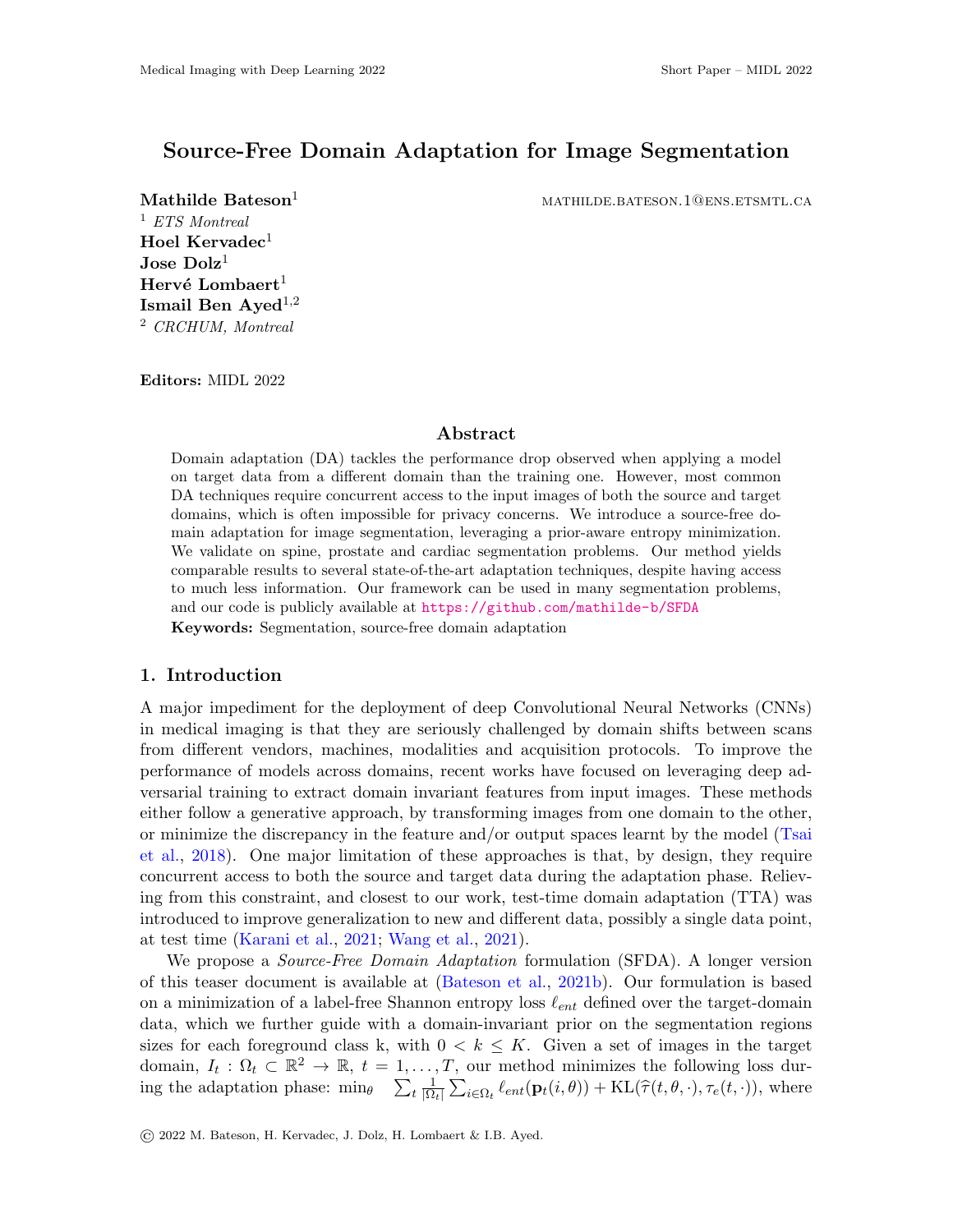| Method                                                                                                       | Source Spine IVDs Prostate   Cardiac<br>Free |                              | DSC ASD DSC ASD DSC ASD                                   |              |                                               |                                              |                            |
|--------------------------------------------------------------------------------------------------------------|----------------------------------------------|------------------------------|-----------------------------------------------------------|--------------|-----------------------------------------------|----------------------------------------------|----------------------------|
| NoAdap (lower bound)<br>Oracle (upper bound)                                                                 |                                              | 68.5<br>87.5                 | $2.15$   67.2 10.59   38.8<br>$0.38$   88.4 $1.81$   89.2 |              |                                               |                                              | -14.6<br>3.0               |
| AdaptSegNet (Tsai et al., 2018)<br>AdaSource (Zhang et al., 2019)<br>CDA (Bateson et al., 2021a)             | $\times$<br>$\times$<br>$\times$             | 82.4<br>75.9<br>75.7         | 0.50<br>0.99<br>0.86                                      | 77.9         | 76.3 3.93<br>3.28                             | $83.1 \t2.43 \t3.74.2 \t5.2$<br>70.7<br>71.4 | 7.6<br>5.9                 |
| TTA (Karani et al., 2021)<br>Tent (Wang et al., 2021)<br>Prior AdaEnt (Bateson et al., 2020)<br>AdaMI (Ours) | ✓<br>√                                       | 69.7<br>68.8<br>72.9<br>74.2 | 1.65<br>1.84<br>1.54<br>1.17                              | 68.7<br>77.8 | 73.2 3.80<br>5.87<br>4.10<br><b>79.5</b> 3.92 | 40.7<br>48.2<br>65.6<br>75.7                 | 12.9<br>11.2<br>8.2<br>5.6 |

<span id="page-1-0"></span>Table 1: Performance of the domain adaptation methods in terms of  $\text{DSC}(\%)$  and  $\text{ASD}(vox)$ 

 $\mathbf{p}_t(i, \theta) = (p_t^1(i, \theta), \dots, p_t^K(i, \theta)) \in [0, 1]^K$  are softmax predictions of the target,  $\tau_e(t, k)$  is a class-ratio estimate derived from anatomical prior knowledge (see Appendix of [\(Bateson](#page-2-3) [et al.,](#page-2-3) [2021b\)](#page-2-3) for more details), and  $\hat{\tau}(t, k, \theta) = \frac{1}{|\Omega_t|} \sum_{i \in \Omega_t} p_t^k(i, \theta)$  is the class-ratio of the network output prediction.

#### 2. Experiments and Results

**Datasets** – 3 datasets were used. **IVDM3Seg:** This spine dataset consists of 16 3D multimodal MRIs. We set the water modality (Wat) as the source and the in-phase (IP) modality as the target domain. 12 scans are used for training, one for validation, and the 3 scans for testing. NCI-ISBI13: This prostate dataset consists of 30 volumes 3T MRI Siemens scanner (source) and 30 volumes generated with a 1.5T Philips Achieva (target). We use 19 scans for training, one for validation, and 10 scans for testing. MMWHS: This cardiac dataset consists of 20 MRI (source) and 20 CT (target). We used 14 subjects used for training, 2 for validation, and 4 for testing. For all datasets, images are normalized to zero mean and unit variance. We performed a data augmentation based on affine transformations.

**Benchmark methods** – We compare our proposed model  $AdaMI$  to the DA methods [\(Bateson et al.,](#page-2-6) [2020,](#page-2-6) [2021a;](#page-2-5) [Zhang et al.,](#page-2-4) [2019;](#page-2-4) [Tsai et al.,](#page-2-0) [2018\)](#page-2-0), and to two source-free domain adaptation methods: TTA [\(Karani et al.,](#page-2-1) [2021\)](#page-2-1), and Tent [\(Wang et al.,](#page-2-2) [2021\)](#page-2-2).

**Training and evaluation details** – The adaptation phase is initialized with the network parameters  $\theta$  obtained from the fully supervised source training phase. We employed UNet, trained with the Adam optimizer, for 150 epochs, an initial learning rate of  $1 \times 10^{-6}$ , a weight decay of  $10^{-3}$ , and a batch size of 24. We use the 3D Dice similarity coefficient (DSC) and the 3D average symmetric surface distance (ASD) as evaluation metrics.

Results – Table [1](#page-1-0) presents our quantitative results. On spine (resp. prostate) images, our model  $AdaMI$  reaches a DSC score of 74.2% (resp. 79.5%), representing 90% (resp. 95%) of the best-performing adaptation method,  $AdapSegNet$ . Surprisingly, on cardiac images, where the domain shift is higher, AdaMI ranks best out of other DA adaptation techniques. On all three applications, AdaMI outperforms the two other source-free domain adaptation methods. The visual results in Fig [1](#page-2-7) confirm the ability of AdaMI to produce